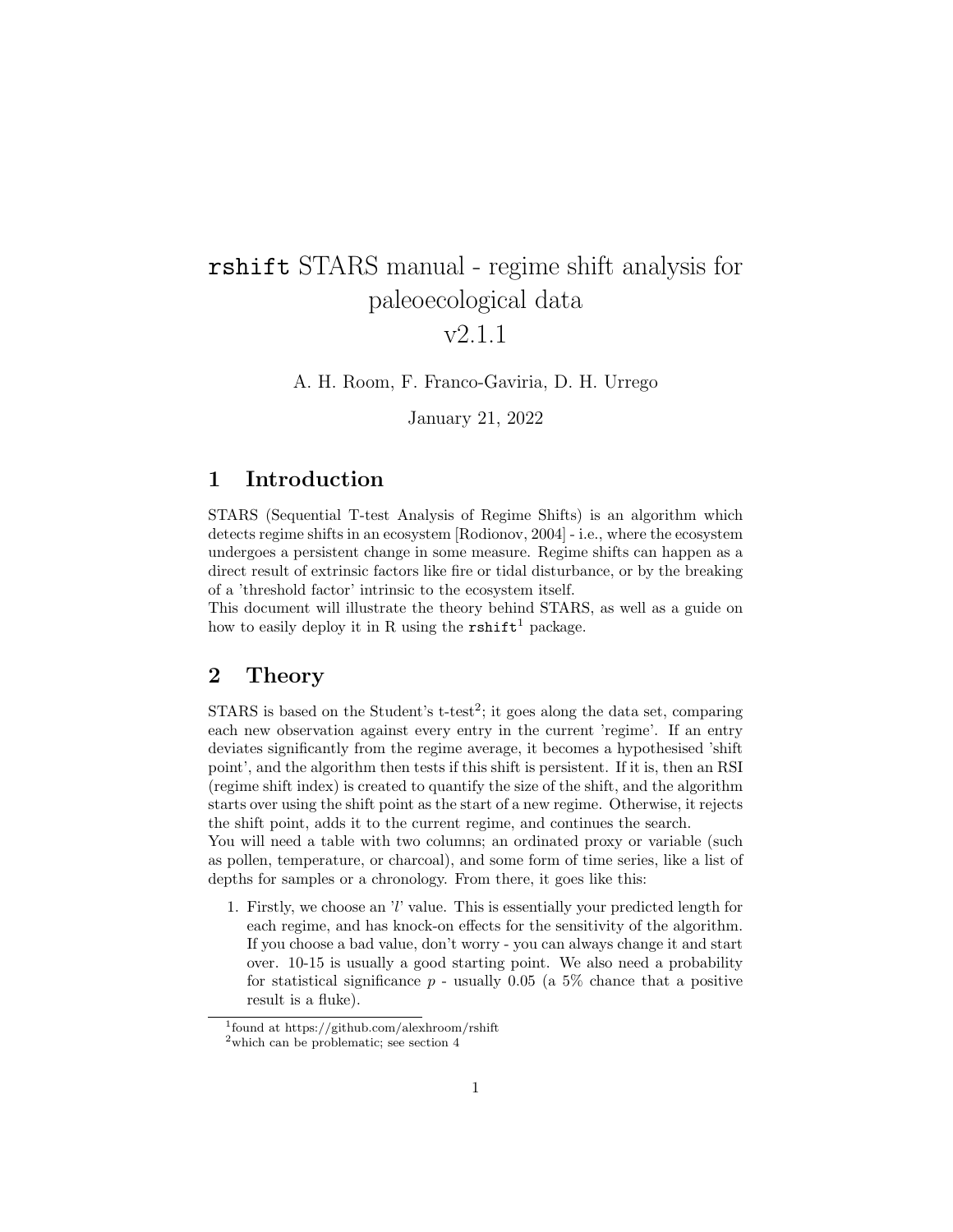2. We then calculate the difference between mean values that would be significantly different - i.e., how much your value has to shift between two adjacent observations for it to be considered a new regime. The formula for this is

$$
\text{diff} = t_p(2l-2) \cdot \sqrt{2\sigma_l^2/l}
$$

There are a couple new things here:  $t_p(2l-2)$  is the critical value for a two-tailed t-test, at probability level p, with  $2l-2$  degrees of freedom. We don't need to know what all these things mean just to use STARS - just find  $2l - 2$ , google a t-table, and grab the value from it.

 $\sigma_l^2$  is an average 'rolling variance' - the variance of each adjacent group of 10 values. To find this, we calculate the variance for values 1 to 10, 2 to 11, 3 to 12, and so on until we reach the last ten, then find the mean.

- 3. We calculate the initial mean of your proxy for regime  $1 \overline{x_{R1}}$ , and find the range of acceptable values in this regime, which is the range from  $\overline{x_{R1}}$  – diff to  $\overline{x_{R1}}$  + diff. Then, for each value starting with the  $l + 1$ 'th value, check if it is outside the acceptable range. If it is, we consider this as our candidate shift point. Hereon, this candidate sample will be called  $j$ .
- 4. We then calculate the Regime Shift Index (RSI) to test if it is a real shift point. The equation for this is:

$$
RSI_{i,j} = \sum_{i=j}^{j+l-1} \frac{x_i^*}{l \cdot \sigma_l}.
$$

I will explain the process of how to use this, but first it is important to note that here, the direction of the shift becomes important.  $x_i^*$  is equal to  $x_i - (\overline{x_{R1}} + \text{diff})$  if the shift is up (i.e.  $x_j > \overline{x_{R1}} + \text{diff}$ ), or  $\overline{x_{R1}} - \text{diff} - x_i$ if the shift is down. (so  $x_j < \overline{x_{R1}} - \text{diff}$ )  $\sigma_l$  is trivially the square root of  $\sigma_l^2$ , which you calculated in step 2. Furthermore, if the RSI value turns negative at any point during that sum, stop calculating and go onto step 5.

Of course, looking at that equation one might be confused on what to do with it, so I will explain what it means:

 $i$  is an index number; it stands for every value in the data between  $j$  and  $j + l - 1$ . This means, starting from the j'th value of the data:

find  $x_i$ , the i'th value of your proxy/variable. Then, use it to calculate  $x_i^*$ . Divide this by  $l \cdot \sigma_l$ , and add it to a running total. Repeat with  $i+1$ ,  $i+2$ and so on until you reach  $j + l - 1$ . Each time you add a new value to your total, check if it is positive or negative; if negative, stop calculating and go onto step 5.

5. if RSI has gone negative, the test has failed. We consider RSI for  $x_j$  to be 0. Add  $x_i$  to the values for regime 1 (i.e. use it when calculating  $\overline{x_{R1}}$ , and go back to step 3. If it remained positive, then your final value is the RSI value for  $x_j$ , and j is the start point for a new regime.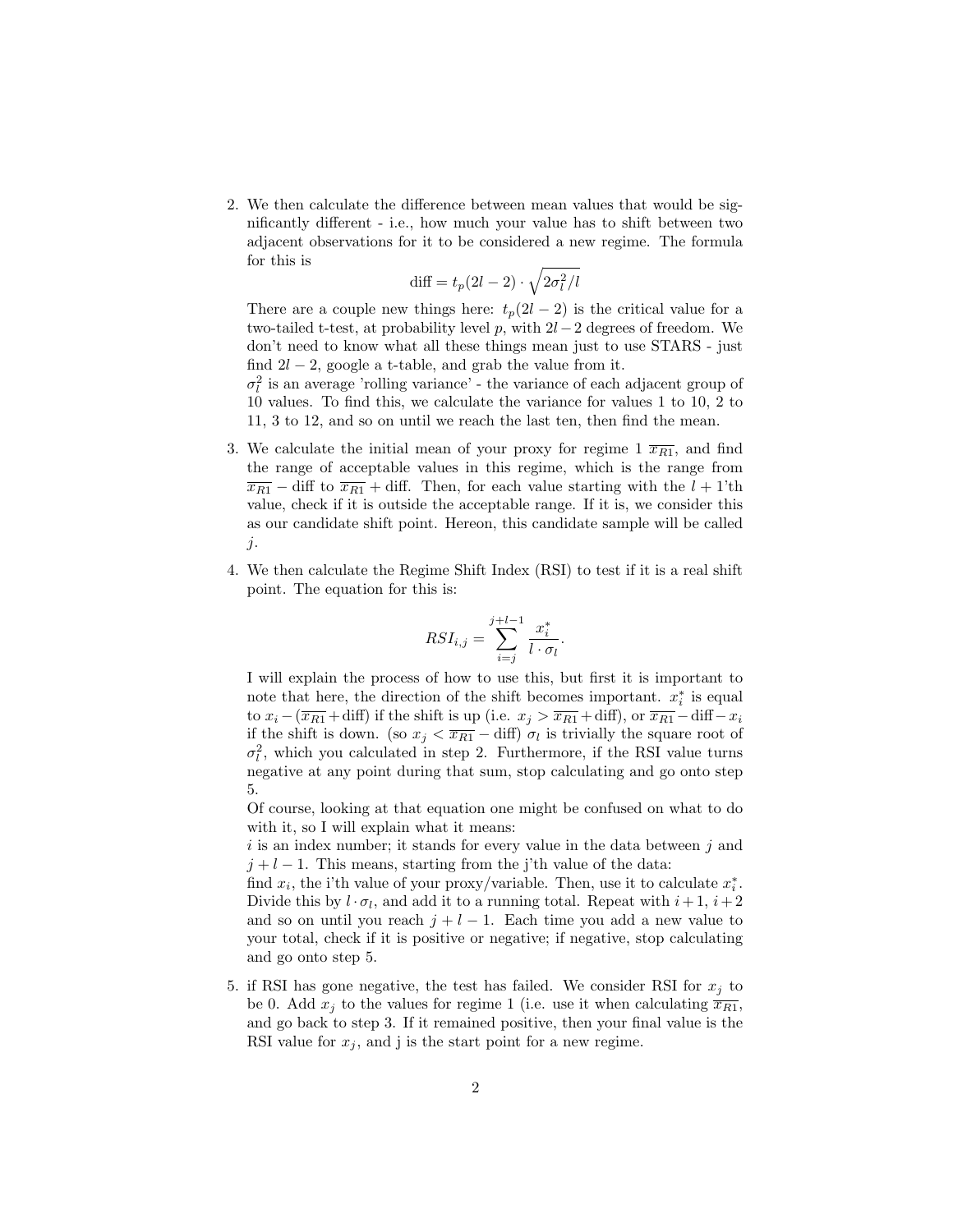6. Calculate the value of  $\overline{x_{R2}}$ , i.e. the mean of all the values you used for the RSI calculation. We then start the search for regime 3 from  $j + 1$ , rather than from  $l$  values along like before; this is so we still detect shifts even if regime 2 is a different length to l. Repeat steps 3 through 6 until you have processed all the data.

If you would like an example of this in action, see Rodionov's original paper [Rodionov, 2004], which shows how it works with annual PDO data for temperature in January.

#### 3 Using STARS with rshift

Of course, all this grunt work is very boring. With modern technology, we can make computers do it for us instead! There is a function for this built into the rshift R package.

#### 3.1 Using Rodionov()

The rshift command for STARS is Rodionov(). It takes 7 variables, so in RStudio will look more like Rodionov(data, col, time, l, prob = 0.95, startrow = 1, merge = FALSE). These are the 7 inputs you can put into the function, but only the first 4 are mandatory (the rest default to what's after the  $=$  sign).

- data the dataset in R that you're using. This should NOT be in quote marks.
- col the column that your ordinated proxy/variable data is in. The name of it MUST be in quote marks.
- time the column containing your chronology/depth for each entry. This MUST also be in quote marks.
- l the cutoff length, as explained in step 1 of the theory.

The other 3 variables are optional:

- prob the significance probability, in the form  $1-p$ . Defaults to  $p = 0.05$ .
- startrow where the algorithm should start from, if you want to skip the first few rows of the dataset. Defaults to 1.
- merge changes the result to be either a regime-shift only table (if FALSE), or an addition to the original table (if TRUE). If merge = FALSE (default), produces a 2-column table of 'time' (the time value for each regime shift) and 'RSI' (the RSI for each regime shift). If merge = TRUE, returns the original dataset with an extra RSI column, giving the RSI for each time unit - 0 for non-shift years.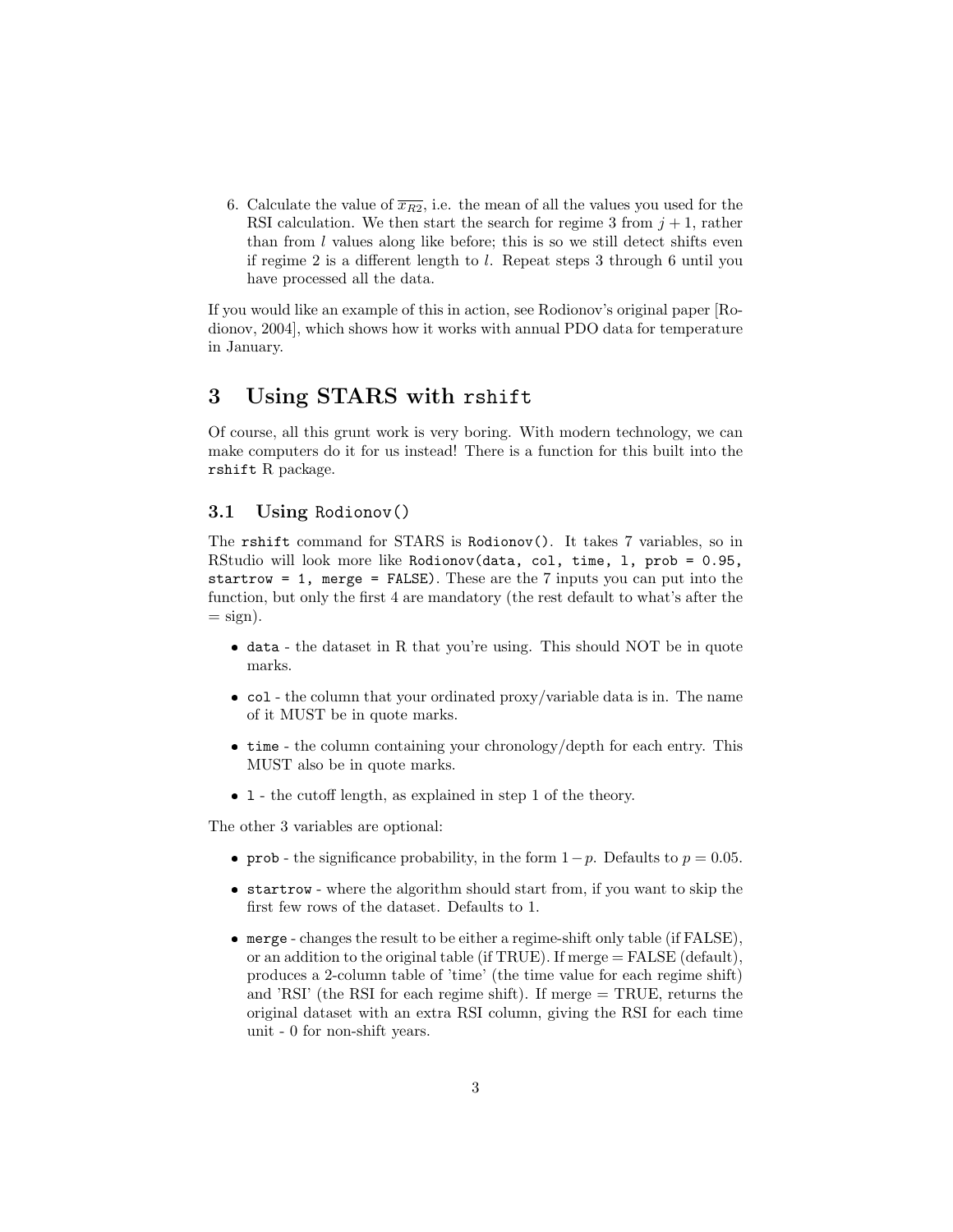So, as an example: say my dataset is called 'lake data'. I've taken pollen data, and organised it using a DCA, so my DCA data is in a column of the dataset called 'DCA1'. The chronology of the sample is in a column called 'Age', and I choose  $l$  to equal 5. I would then type the following:

Rodionov(lake\_data, "DCA1", "Age", 5)

and it would return a list of points in the chronology where it has detected a regime shift.

#### 3.2 Visualising your data

rshift also contains RSI graph, a way of visualising the results of a STARS test. Using our previous lake data, we run Rodionov() with merge set to TRUE, save it as RSI lake data with the  $\leq$  operator, then use RSI graph() to create a graph.

RSI\_lake\_data <- Rodionov(lake\_data, "DCA1", "Age", 5, merge = TRUE) RSI\_graph(RSI\_lake\_data, "DCA1", "Age", "RSI"))

It takes the data, variable column and chronology like before, but you must also specify the name of the column with RSI values in (which Rodionov() automatically creates as 'RSI').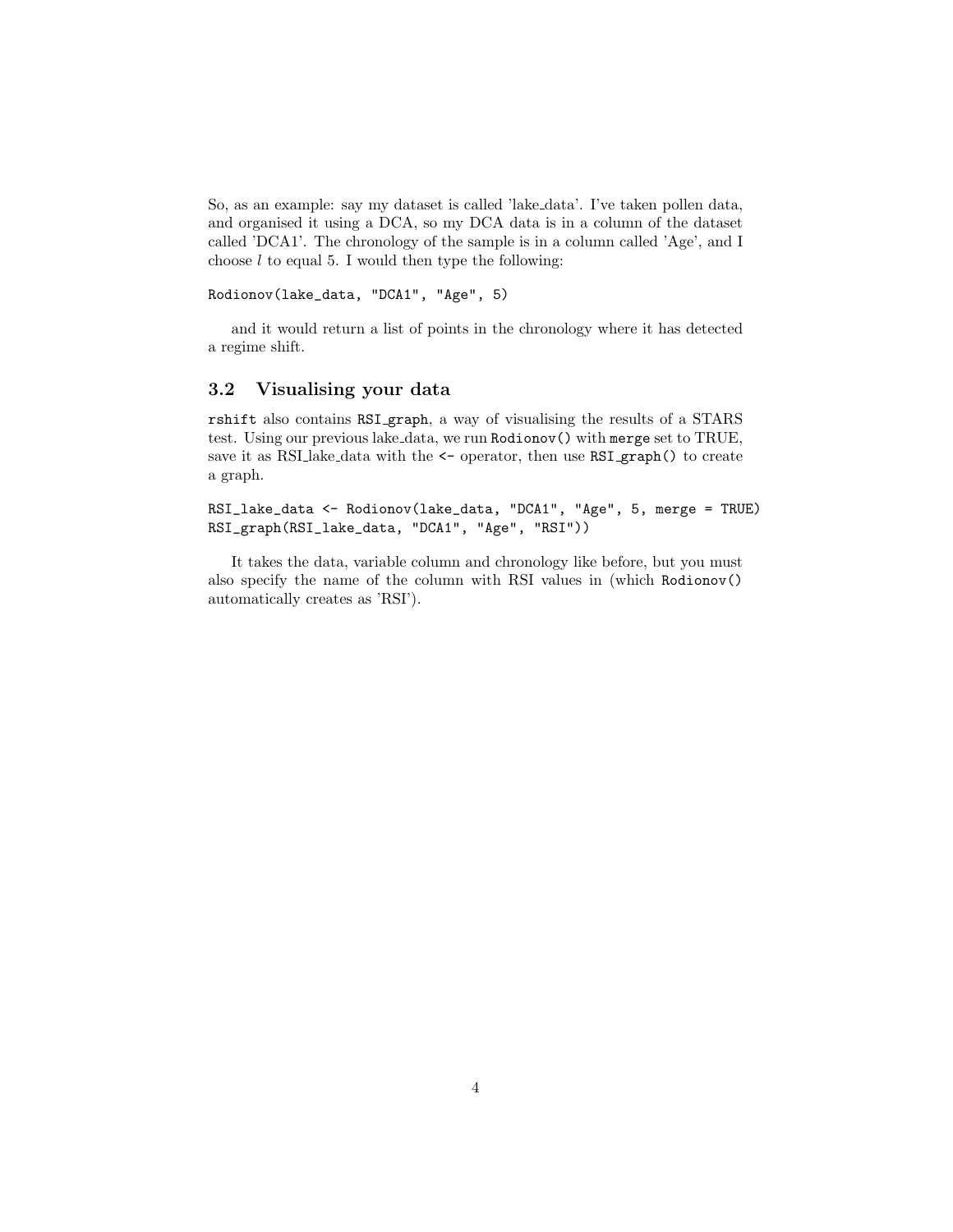

Figure 1: The visualisation produced by RSI graph()